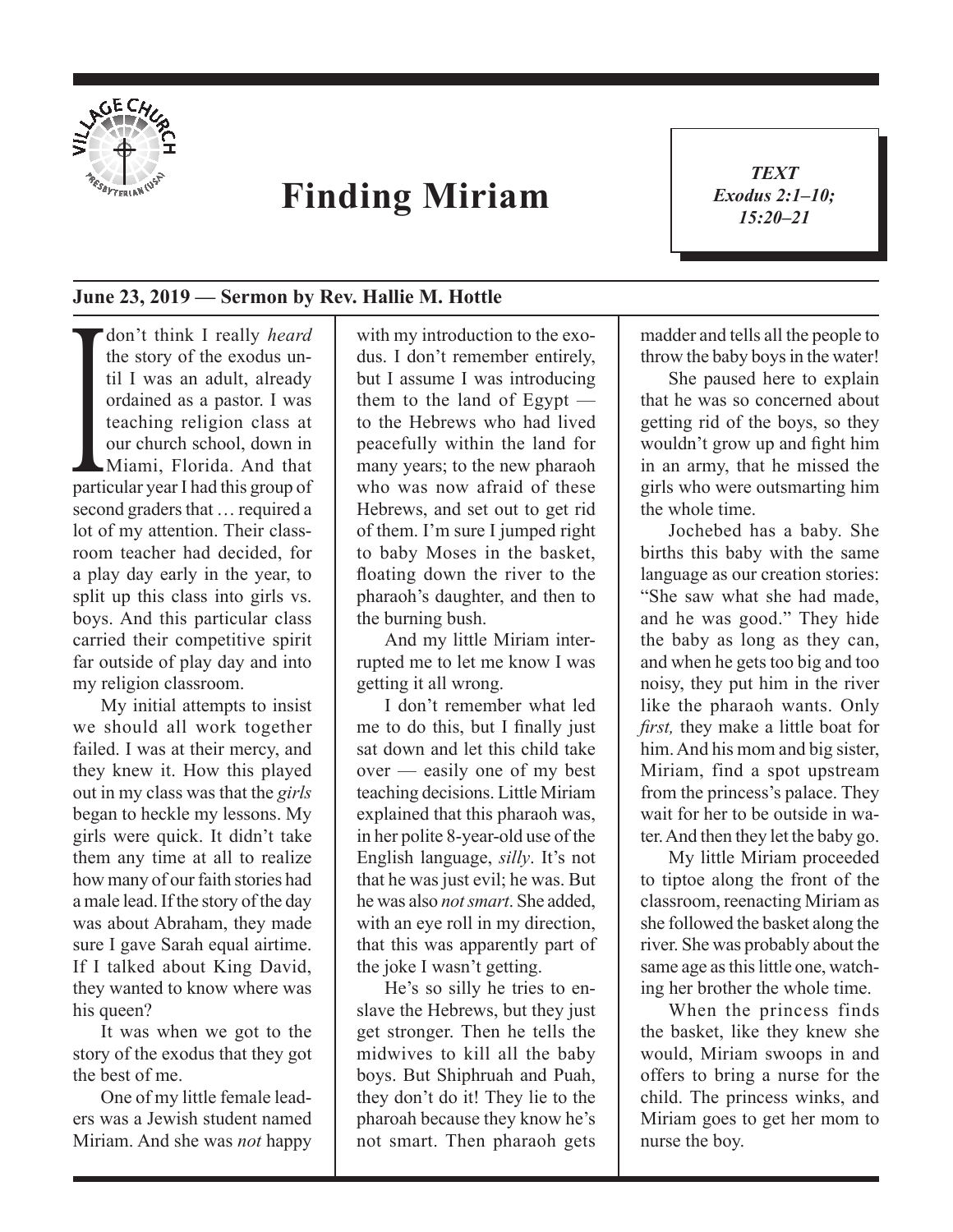2

She concluded her lesson by telling the class that this is who she is named for: Miriam, the hero of the exodus story. I am certain every Bible teacher needs a group of tiny feminists, heckling them to get our stories right.

It's been more recently actually, while searching for Mary Magdalene, that I've stumbled into our ancient hero again. Like my young student, our Jewish friends have much to teach us here. So with some help from our Hebrew scholars, my little Miriam's wisdom and current womanist interpreters, let's see if we can find Miriam again.

We find Miriam again when the sea is parted. The plagues and Passover have come. And the Hebrews take off for 40 years in the wilderness on their way to the Promised Land. We find Miriam now with her tambourine, leading the congregation in a song of liberation as praise.

And the title Miriam is given here is "prophet." It's the first time that title has been given in our Hebrew Bible. She is the first person named as prophet in all our Old Testament text.

Reading this part in English, it sounds like Miriam is singing maybe only with the women. But the Hebrew is using *masculine plural language*. The women are with Miriam, but she is leading the entire congregation.

If we dig just a little deeper, we'll learn that these two little verses of Miriam's Song are the oldest part of the entire exodus story. These words are written and repeated before all the rest of this story is ever composed. These two little verses, Miriam's

Song, are the anchor of the exodus. This song Miriam sings sounds similar to one we hear later, from the voice of Mary, who sings in response to being told she will birth the savior of the world.

The discovery of the Dead Sea Scrolls even reveals some of the Hebrew songs in our book of Psalms may have first been attributed to Miriam, their authorship lost, or intentionally changed, in our compiling and translating. Miriam's influence on the early Israel community was strong. Her tradition would have been alive still in Jesus' day. That's why you'll find her while searching for Mary Magdalene. Miriam's name is Hebrew. Translated into Greek, it's "Maria." In English, it's "Mary." All those Marys of our gospel stories, they're named for our first prophet.

There's much more to talk about here. So, I have wondered, why did it take my little Miriam, named thousands of years after our first prophet, to help me find her? I think we see the roots of our missing of Miriam as early as that first expression of praise. Before we ever hear Miriam's Song, the text includes a longer version, sung by Moses. It's strange.

It's strange because we know he's not a good speaker. While negotiating with God at that burning bush, he says, "I've never been eloquent. … I'm slow of speech and slow of tongue." So they work out this deal that God will talk to Moses, and Moses will tell his brother Aaron what to say to the people. Ten chapters later, Moses is leading the people in song? My second grade girls, and our modern interpreters, would tell us to be skeptical here.

It was two months ago that I last preached with you. It was the Sunday after Easter, and our text invited us to reimagine Mary Magdalene. I encouraged us then in the need to redeem the female voices of our biblical narrative.

Since then, leaders of the Southern Baptist Convention, the largest Protestant denomination of Christians in our country, have reiterated their stance that women do not have authority to preach or teach in the church. I hadn't exactly been holding out hope for our Southern Baptists, but with women like Beth Moore and others in their midst, the debate was at least becoming a little more interesting.

The president of the Southern Baptist Theological Seminary, Albert Mohler, was quoted before their recent national conference about this, saying, "If you look at the denominations where women do the preaching, they're also the denominations where people do the leaving. I think there's just something about the order of creation that means that God intends for the preaching voice to be a male voice."1 Hmm, I do wish Mr. Mohler could have met my class of tiny feminists!

This isn't just a dude who likes to make his own YouTube videos, teaching in obscurity. He leads the academic institution training the leaders of our biggest denomination.

This is the view held by the vast majority of Christians around our world, including the majority of Christians here in the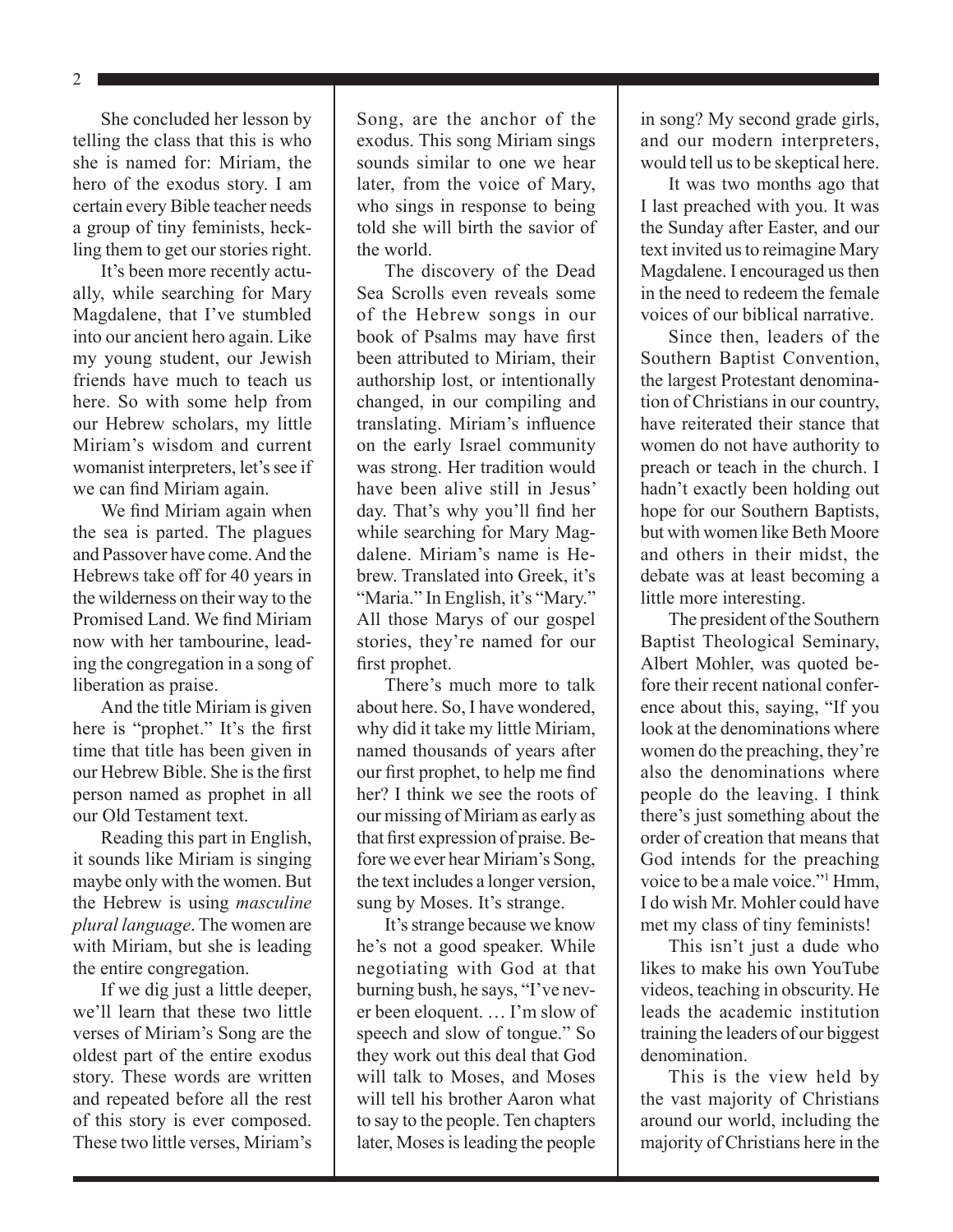$\blacksquare$  3

U.S. Even if individual churchgoers don't quite agree, they're checking the membership boxes at churches that hold this view at a rate of about 3 to 1. 2

We find Miriam again in the book of Numbers, the continuation of the Israelites' wilderness journey. It's in Chapter 12 we find her again, and now she's not singing. Now, Miriam is angry. She is with her brother Aaron, speaking of her brother Moses, and she yells, "Has the Lord spoken only through Moses? Has he not spoken through us also?" It's a question of *authority*.

And she is right to ask. Miriam doesn't know yet that her song will find its way into Moses' mouth; that her scheme to save her baby brother will be pushed behind camp songs with culturally insensitive hand motions. But as early as those wilderness wandering days, the question of who God speaks through, who has the authority to lead the people, it's rumbling through the community. Our first prophet gifts us with the question we have been fighting with ever since.

It was after that last sermon that I was contacted by a young woman I didn't know, connected by one of you. This young woman is a member of a new church here in our city. She's been there since they started just a few years ago. It's one of these many new churches surrounding us that look very "cool," and are planted in communities booming with millennials. I confess, I have been jealous of how cool these churches look.

This young woman wanted to meet with me because she was needing advice about meeting with her own pastor, regarding her church's recent decision to ban women from leadership. As a leader herself, she was surprised, hurt, angry.

This isn't the first conversation I've had like this since moving here to Kansas City. These churches are targeting the people you charged me to do ministry with. They're speaking the language of our millennials, and they're doing it really stinking well. And more often than not, those beautiful Instagram feeds cover up narrow theology and leadership practices that tear down our women and LGBTQ people.

When people realize this, a few end up here with us. But many more don't. Some will stay, weigh what they think is right, with community they find important. And many will leave the Church altogether, possibly for good — more comfortable having no God than one who is so small.

Has God only spoken through Moses?

I understand Miriam's anger. I have previously thought our Mr. Mohlers would slowly fade away — you know, like our belief that the earth was flat or our practice of not washing hands before surgery. But I was so wrong. I had missed Miriam's warning. This small, silly theology continues; it's just been rebranded.

I think we could all stand to find a little of Miriam's holy anger. My concern is not for this one young woman. She is brilliant and will be just fine. My concern is bigger. We do not dance anymore. What have we conceded to those who turn God's living Word into an idol of their own image? How long can we be content with the male voice repeating what has been before we lose our ability to dream what can be? Has the Lord not spoken through us, too?

Miriam yells into the heavens, and God comes down in a cloud and scolds the three siblings into the tent. And as God angrily departs, Miriam is left pale white, inflicted with something like leprosy. Her brother Aaron turns to brother Moses and begs him to do something. And Moses turns and cries out to God this prayer we lose the beauty of in our English translations. He prays, "El na, rapha na lah." ("Hear, Holy One, hear, and heal her.")

And God seems to concede. There's a negotiation. "Well, even if only the smallest thing had happened, she'd still be kicked out of the community for seven days, so let her go." So Miriam is kicked out of the camp for seven days — back where the sick would be held, back with the menstruating women, and where women recovering from childbirth helped each other together.

But then, this remarkable thing happens. The text says the people did not set out on the march again until Miriam had been brought back. Until their prophet had been restored, the people would not move.

These are our people who have grumbled since their first steps of freedom — this people who has yelled at Moses and railed at God — who erected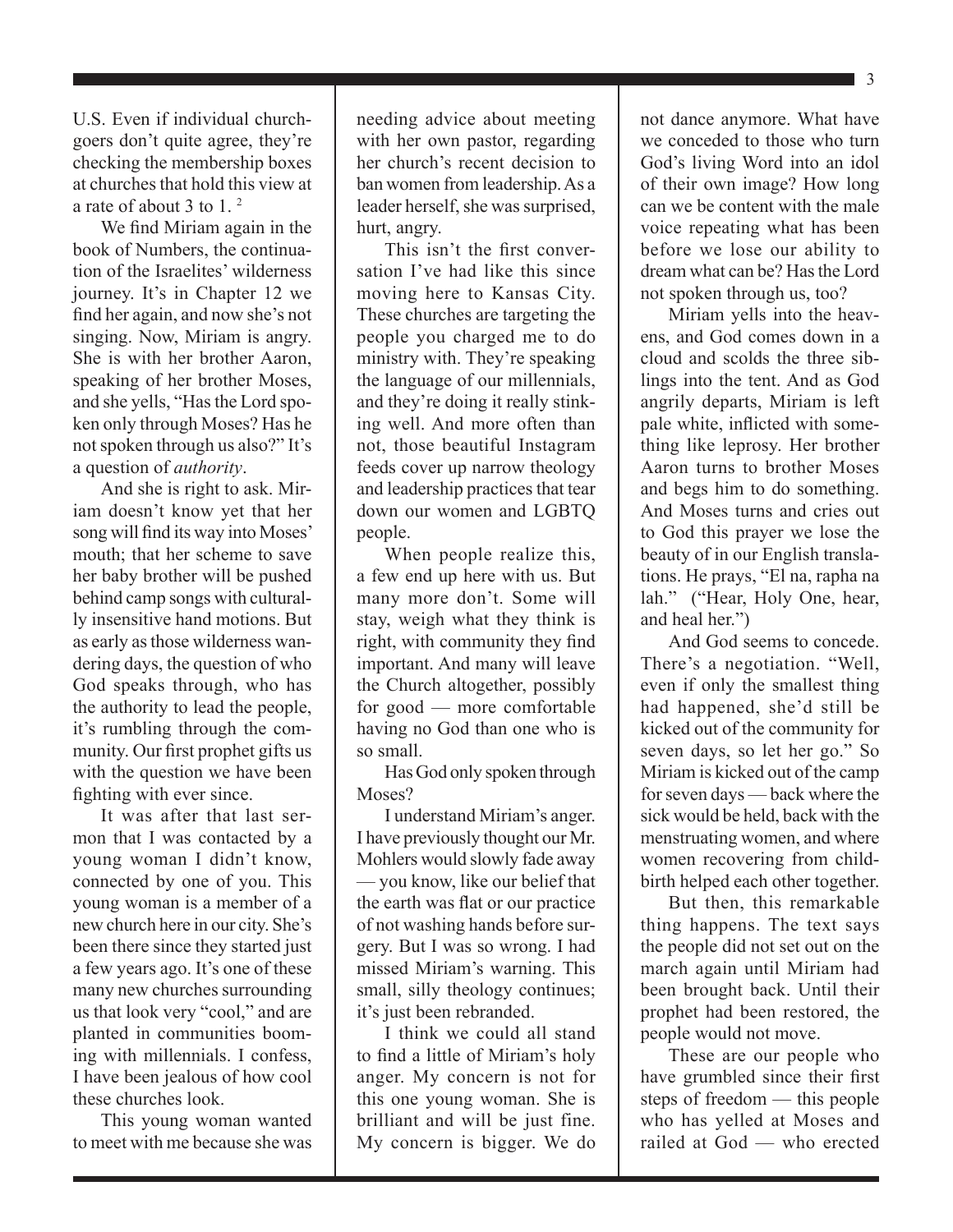4

their golden cow without hesitation — who has begged to return to slavery rather than venture this wilderness another day. This is the people who now stage a sit-in, all together, in protest for their prophet.

You want to talk about a biblical model of leadership? Tell me this isn't it. It's just that the recovery of this story requires searching. It acknowledges the cultural and historical realities of our last thousands of years. It requires literary analysis that leads us to confess our prophet has been edited. It pulls the power away from preachers who want to say this is how it's always been, and places it into the imaginations of our people, who are willing to wonder what can be.

And that is the reason for scripture in the first place. Not that we might find archeological evidence that the plagues really happened. But that we might come to be in on the joke, to laugh at Pharaoh knowing kings always lose, to trust we can outsmart power when the lives of children are at stake. Not that we might read the "order of creation" and attempt to keep that order in all we say and do. But we might see how God pulled life from chaos, how nature is responsive to holy word, and might try, with all our might, to create life in this dying planet too.

It's a harder way to study scripture. The majority of our Christian friends are unwilling to do it. And Miriam reminds us, they are not going away. Maybe if we just get angry enough, we'll be able to live our story this way ourselves.

We don't hear much of Miriam throughout this saga, but she's there. We know she's there long before that sea crossing, for she's already earned the name of prophet. She's there in the wilderness, for the people won't move without her. We're given only a glimpse, but that glimpse … it invites us to imagine.

All those early years while Moses was away, being raised in the palace, fleeing for his life, was it Miriam who had been ministering to the people?

While Moses and Aaron performed signs for the pharoah, while they negotiated with power for freedom, who was it who tended to the people's broken bodies and souls, who promised them their promised day would come?

That song — that old, ancient scrap of text, whose words predate the story — were these the words Miriam had been teaching them while they suffered under slavery? Could it be the people knew what to sing when they crossed the sea, because Miriam had long been singing to them this song of liberation?

Finally, she lifts her voice in anger. Our early ancestors edited, scripted the power of authority into Moses. But now, finding Miriam for who she is, knowing the legacy she leaves, I wonder if we've heard this part wrong. Who is to say that she is punished for wanting authority? What if she's punished for doubting whether she has it? What if God's response isn't a concession; it's the proof. It's God saying, "Look, my prophet, look at your brothers intervene on your behalf. Look at your people protest your punishment. Am I not the God who schemed with you for your brother's salvation? Am I not the God who taught you to sing? Trust yourself, my daughter, for I, your brothers, your people, we choose you."

We have to search to find Miriam, employ some redemptive imagination, but she is worth the redeeming. She just might be who we need — to stir our imaginations, dare us to engage holy anger and lead us to liberation.

Has the Lord not spoken through us too? Yes, our prophet says. Recover that holy anger in these wild days, for the God of the universe — the one who created heaven and earth, the one who walked in our midst and defeated death with life — she has not stopped doing impossible things.

Or do we believe the God who fashioned us from dirt, hung stars in the sky and shaped humanity in her image, do we believe that image is limited by our imagination?

Do we believe the God who was birthed from Mary's womb and embraced by The Magdalene at the tomb, would he prevent the ones he loved from speaking his good news?

Do we believe the One who plagued the powerful and parted the seas has ceased to be the God of liberation?

History's editors, yesterday's pharaohs, today's limited leaders … there are plenty of powers attempting to tell us the best has already been, that back to Egypt